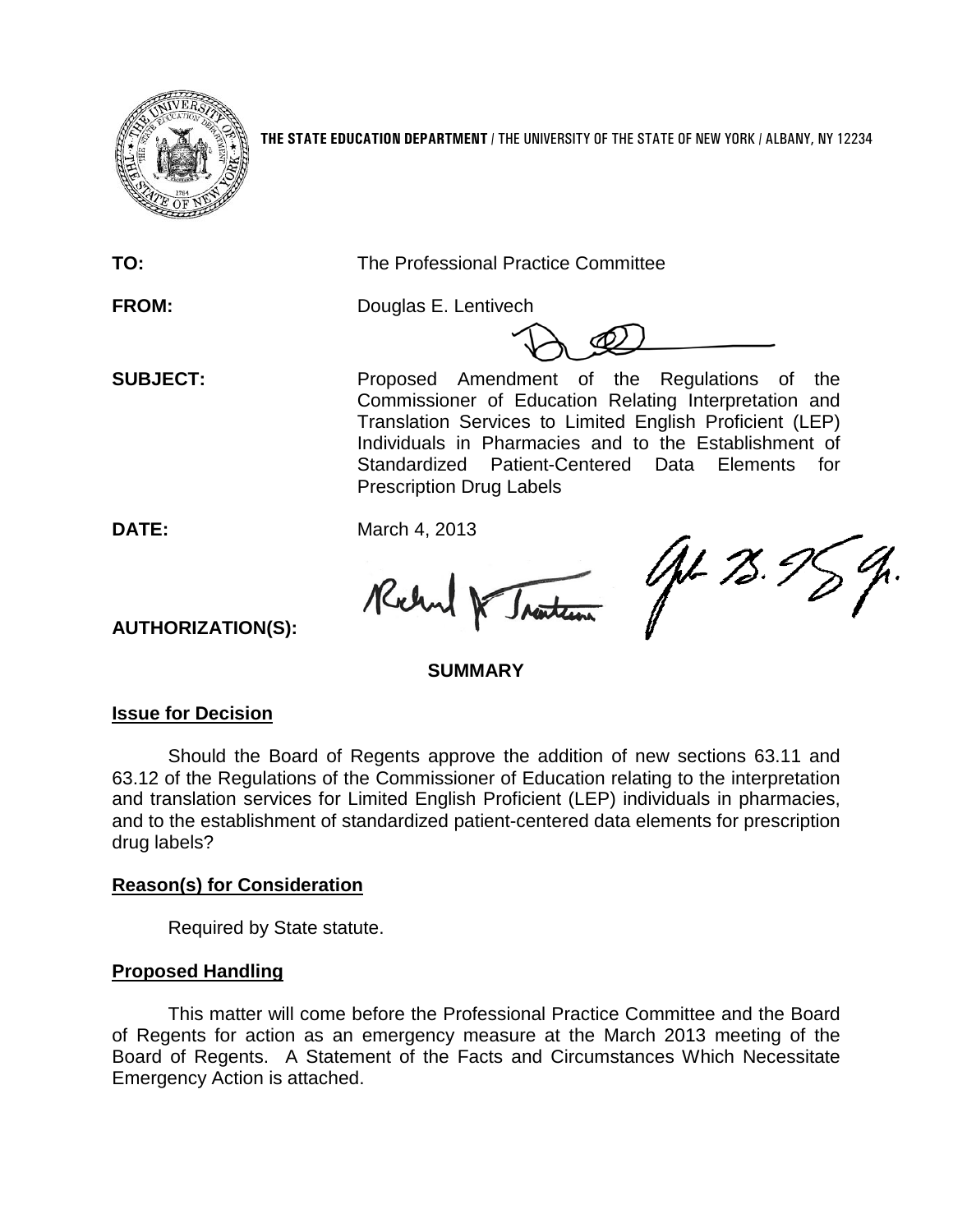## **Procedural History**

A Notice of Proposed Rule Making will be published in the State Register on March 20, 2013. Supporting materials are available upon request from the Secretary to the Board of Regents.

#### **Background Information**

The 2012 New York State budget legislation included amendments to the Education Law, which amendments are commonly referred to as the SafeRx Law (L. 2012, c. 57, Part V). This new law, which becomes effective March 30 2013, includes provisions to assist Limited English Proficient (LEP) individuals who need interpretation and translation services when filling prescriptions at pharmacies. The law also requires the Commissioner of Education to develop rules and regulations to provide more patient-friendly prescription labels for all patients.

Over the course of the months following passage of this legislation the Office of the Professions sought input from interested stakeholders. In addition to receiving written comments, there were three opportunities for oral presentations, one each in Buffalo, Albany and New York City. This input, and advice from the State Board of Pharmacy, assisted in the development of the proposed regulations.

Section 6829 of the Education Law, as added by section 3 of Part V of Chapter 57 of the Laws of 2012, includes the following provisions:

- The legislation applies to covered pharmacies, which the legislation defines as a pharmacy that is part of a group of eight or more pharmacies, located within New York State and owned by the same corporate entity.
- Covered pharmacies are required to provide interpretation and translation services to LEP individuals in their preferred pharmacy primary language, free of charge.
- The legislation defines the preferred pharmacy primary languages as those that are spoken by 1% or more of the population, as determined by the U.S. Census, for each region, as established by the Department, provided that no pharmacy need provide services in more than seven languages.
- Interpretation and translation services may be provided by pharmacy staff or third-party contractors.
- Pharmacies will not be liable for injuries resulting from the actions of a third party as long as the pharmacy entered into the contract reasonably and in good faith.
- Every covered pharmacy must conspicuously display a notice, in the pharmacy primary languages, notifying patients of the available interpretation and translation services.
- The legislation requires the Department to develop a process whereby a covered pharmacy may seek a waiver from these requirements if it can demonstrate that implementation is unnecessarily burdensome when compared to the need for services.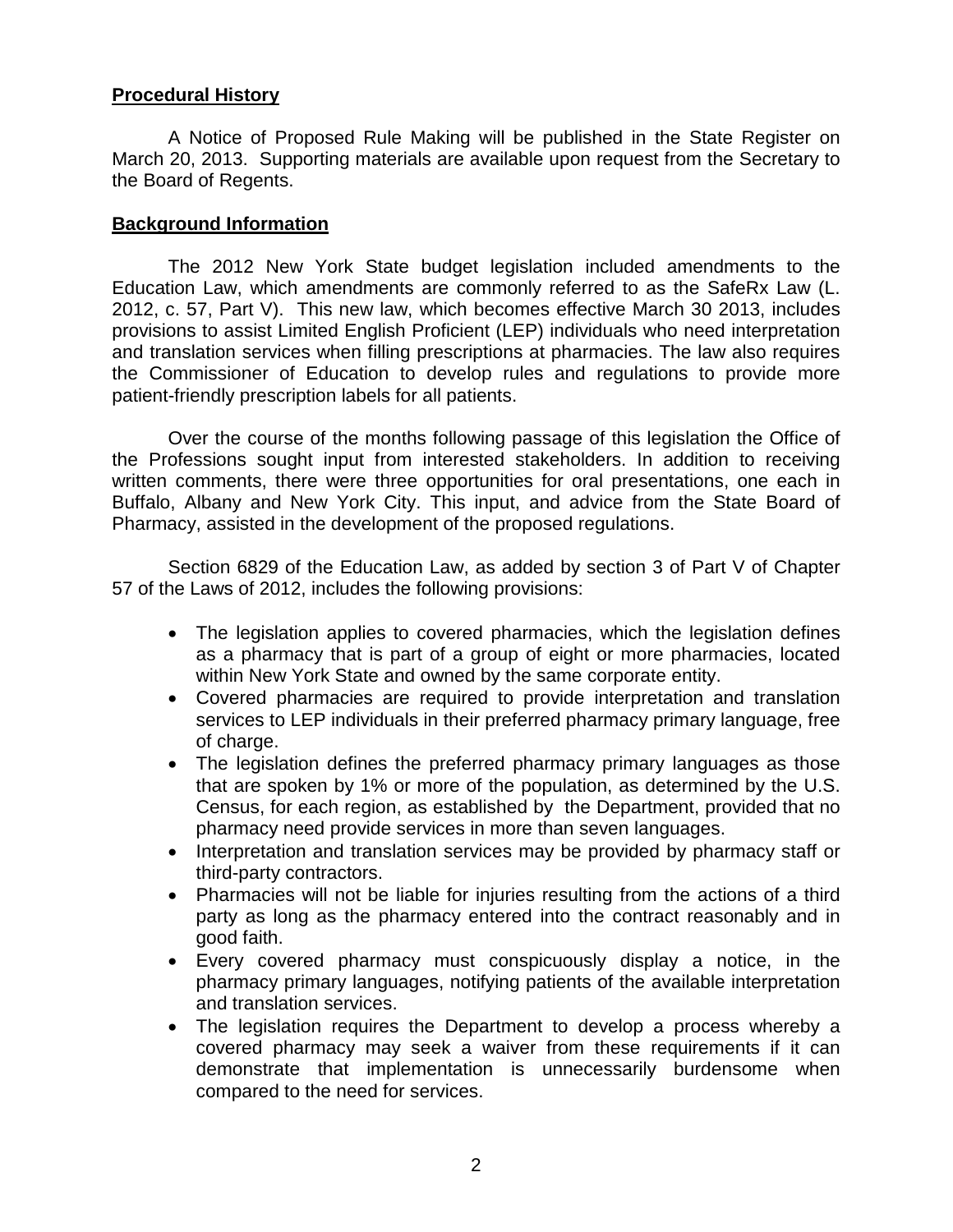• The legislation also requires the Commissioner, in consultation with the Department of Health, to establish translation and interpretation requirements for mail-order pharmacies; such requirements will be effective March 30, 2014. The Department anticipates that it will come before the Regents with these regulations sometime early next year.

As noted above, the law delegated to the Department the responsibility of establishing the regions to be used in determining the languages in which translation and interpretation services must be provided. The Board of Pharmacy and Department staff considered a number of options, such as dividing the State into 6-8 regions, dividing the State into an upstate and a downstate region only, dividing the State on a county-by-county basis, and considering the State in its entirety as one region. After discussions with stakeholders representing both covered pharmacies and LEP individuals, it was determined that the last option was preferred because it provided services to a large portion of the LEP population in an efficient and cost-effective manner. Establishing the State as a single region will result in four pharmacy primary languages statewide – Chinese, Italian, Russian and Spanish. This approach will expedite the adoption of standardized interpretation and translation services by covered pharmacies and will provide for more languages to be covered in nearly all upstate communities than other options.

It should be noted that New York City has a local law regarding the provision of language assistance, interpretation, and translation services to LEP individuals. Both the enacting statute and the proposed regulations contain provisions that make it clear that neither the new law nor the regulations promulgated to implement it will diminish requirements existing pursuant to this New York City law.

Additionally, in the course of the development of the proposed regulations, the Civil Rights Bureau of the State Attorney General's Office provided information concerning settlement agreements it has with seven large retail pharmacy chains pursuant to which those chains have been providing language assistance, interpretation, and translation services in approximately 10 different languages to LEP individuals throughout the state. While all but one of those agreements will be expiring in 2013, there is nothing in the law or the proposed regulation that would prohibit any pharmacy from providing language assistance, interpretation, and translation services in additional languages.

Education Law §6830, as added by section 4 of Part V of Chapter 57 of the Laws of 2012, requires the Commissioner to develop regulations requiring the use of standardized patient-centered data elements on all prescription medication labels. It also requires the Commissioner to obtain input from its Boards of Pharmacy and Medicine, consumer groups, advocates for special populations, pharmacists, physicians, other health care professionals authorized to prescribe, and other interested parties, in the development of patient-centered prescription labels. Such labeling is intended to increase patient understanding and compliance with medication regimens.

Regarding patient-centered labeling, the Boards of Pharmacy and Medicine relied, in part, on previous studies conducted by the United States Pharmacopeia and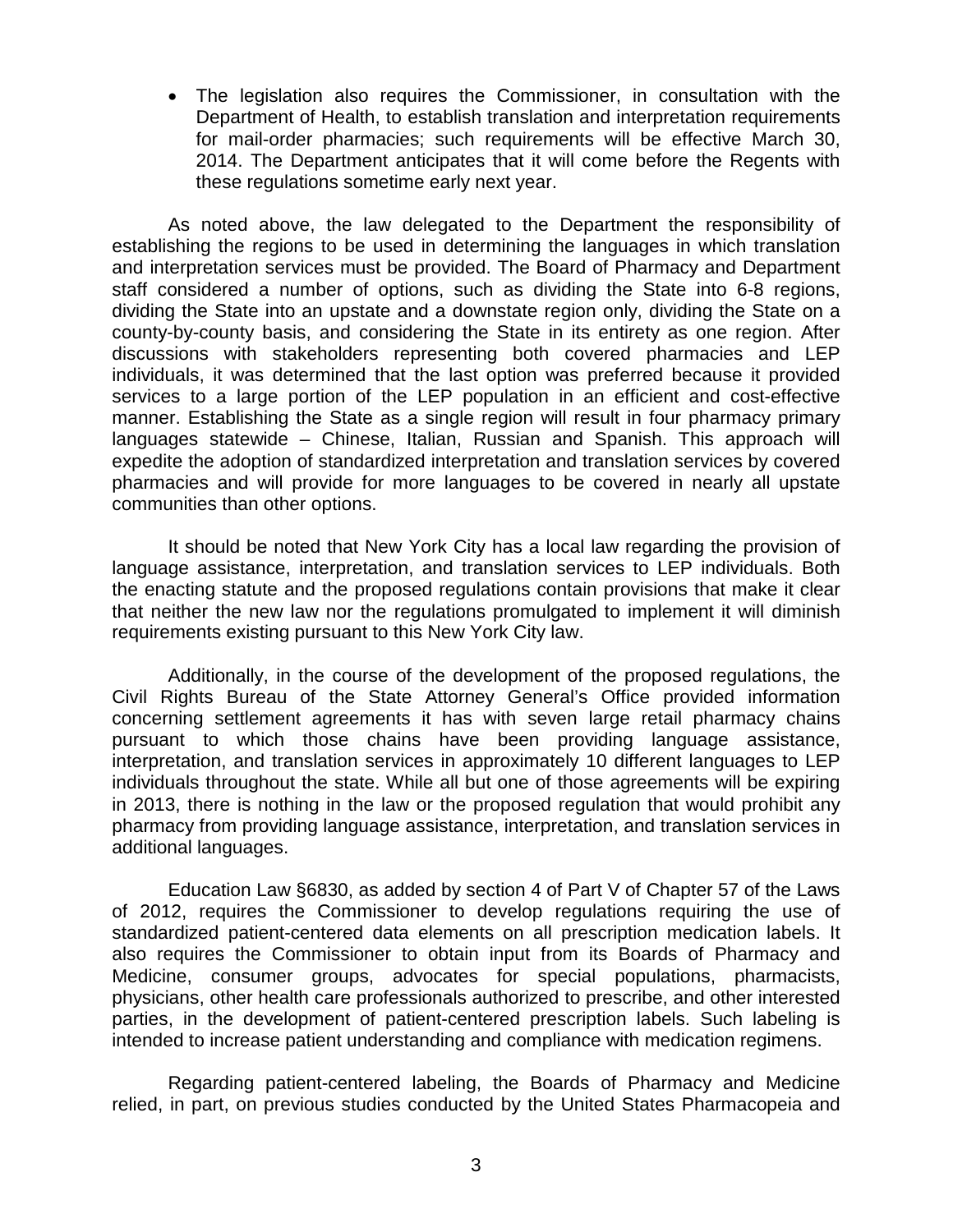by the National Association of Boards of Pharmacy. Based on these studies, the proposed amendment requires that prescription labels must have certain, critical elements, including patient name, the drug name and directions, that must be bolded and/or highlighted and be in at least 12-point font. The proposed regulation also requires that directions for patient use be written in full sentences. Other important information must also be included on the label, including among other things, the patient's address, the pharmacy address and the name of the prescriber, but the manner in which such information is included on the label must not detract from the critical elements.

#### **Recommendation**

It is recommended that the Board of Regents take the following action:

VOTED: That sections 63.11 and 63.12 of the Regulations of the Commissioner of Education be added, as submitted, effective March 30, 2013, as an emergency action upon a finding by the Board of Regents that such action is necessary for the preservation of the public health and general welfare to immediately conform the Regulations of the Commissioner to Part V of Chapter 57 of the Laws of 2012, in order to timely implement the provisions of the new law, which becomes effective March 30, 2013.

#### **Timetable for Implementation**

If adopted at the March Regents meeting, the emergency rule would take effect on March 30, 2013, the effective date of the law. It is anticipated that the proposed amendment will be presented to the Board of Regents for permanent adoption at the May Regents meeting, after publication of the proposed amendment in the State Register and expiration of the 45-day public comment period required under the State Administrative Procedure Act. If adopted at the May meeting, the proposed amendment will be effective as a permanent rule on June 5, 2013.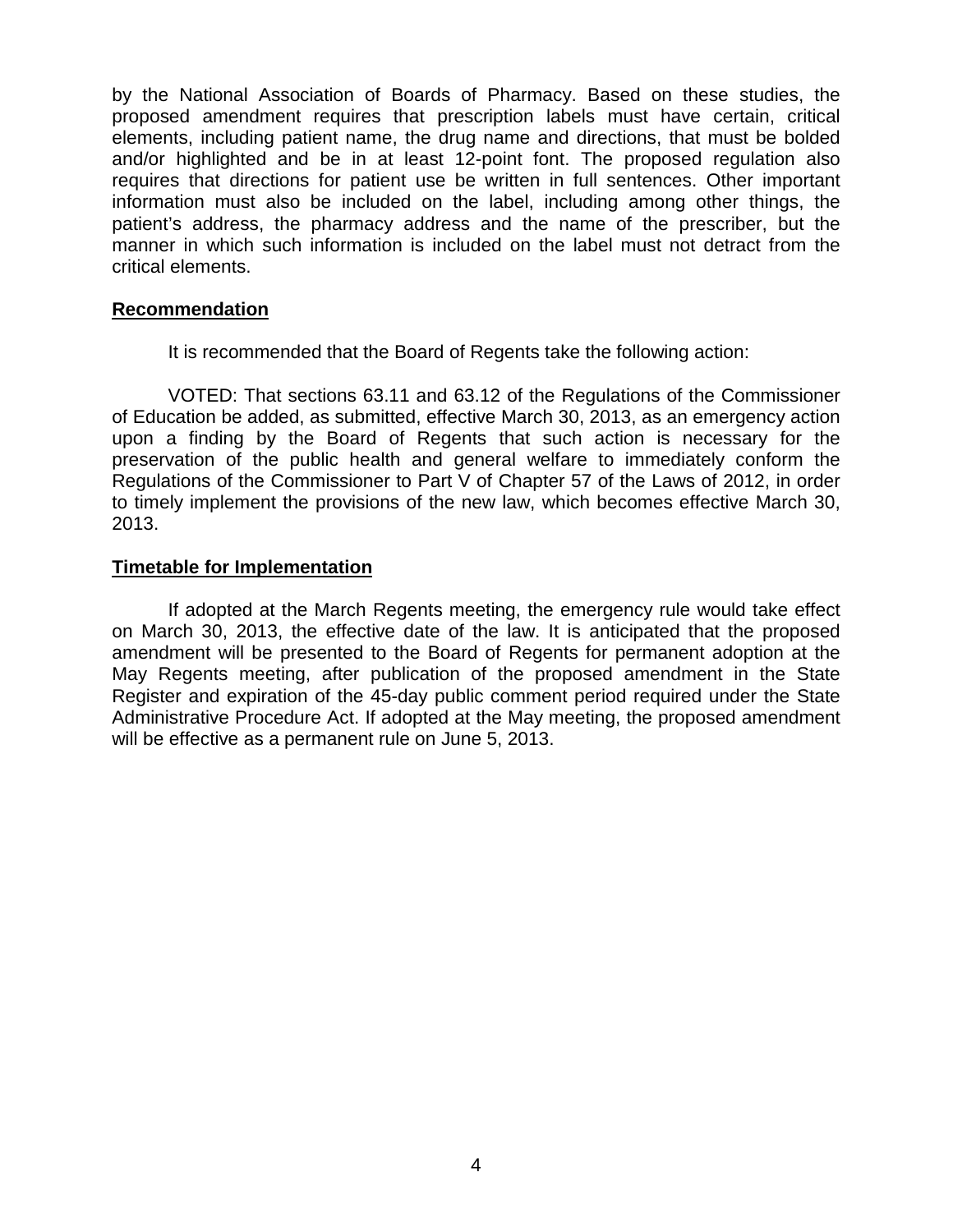AMENDMENT TO THE REGULATIONS OF THE COMMISSIONER OF EDUCATION Pursuant to sections 207, 6504, 6507, 6810, 6829 and 6830 of the Education Law Sections 63.11 and 63.12 of the Regulations of the Commissioner of Education are added, effective March 30, 2013, to read as follows:

§63.11 Interpretation and translation requirements for prescription drugs.

(a) Definitions. As used in this section:

(1) Covered pharmacy shall mean any pharmacy that is part of a group of eight or more pharmacies, located within New York State and owned by the same corporate entity.

(2) Corporate entity shall include related subsidiaries, affiliates, successors, or assignees doing business as or operating under a common name or trading symbol of the covered pharmacy.

(3) Limited English proficient individual or LEP individual shall mean an individual who identifies as being, or is evidently, unable to speak, read or write English at a level that permits such individual to understand health-related and pharmaceutical information communicated in English.

(4) Translation shall mean the conversion of a written text from one language into an equivalent written text in another language by an individual competent to do so and utilizing all necessary pharmaceutical and health-related terminology. Such translation may occur, where appropriate, in a separate document provided to an LEP individual that accompanies his or her medication.

(5) Competent oral interpretation shall mean an oral communication in which a person acting as an interpreter comprehends a message and re-expresses that message accurately in another language, utilizing all necessary pharmaceutical and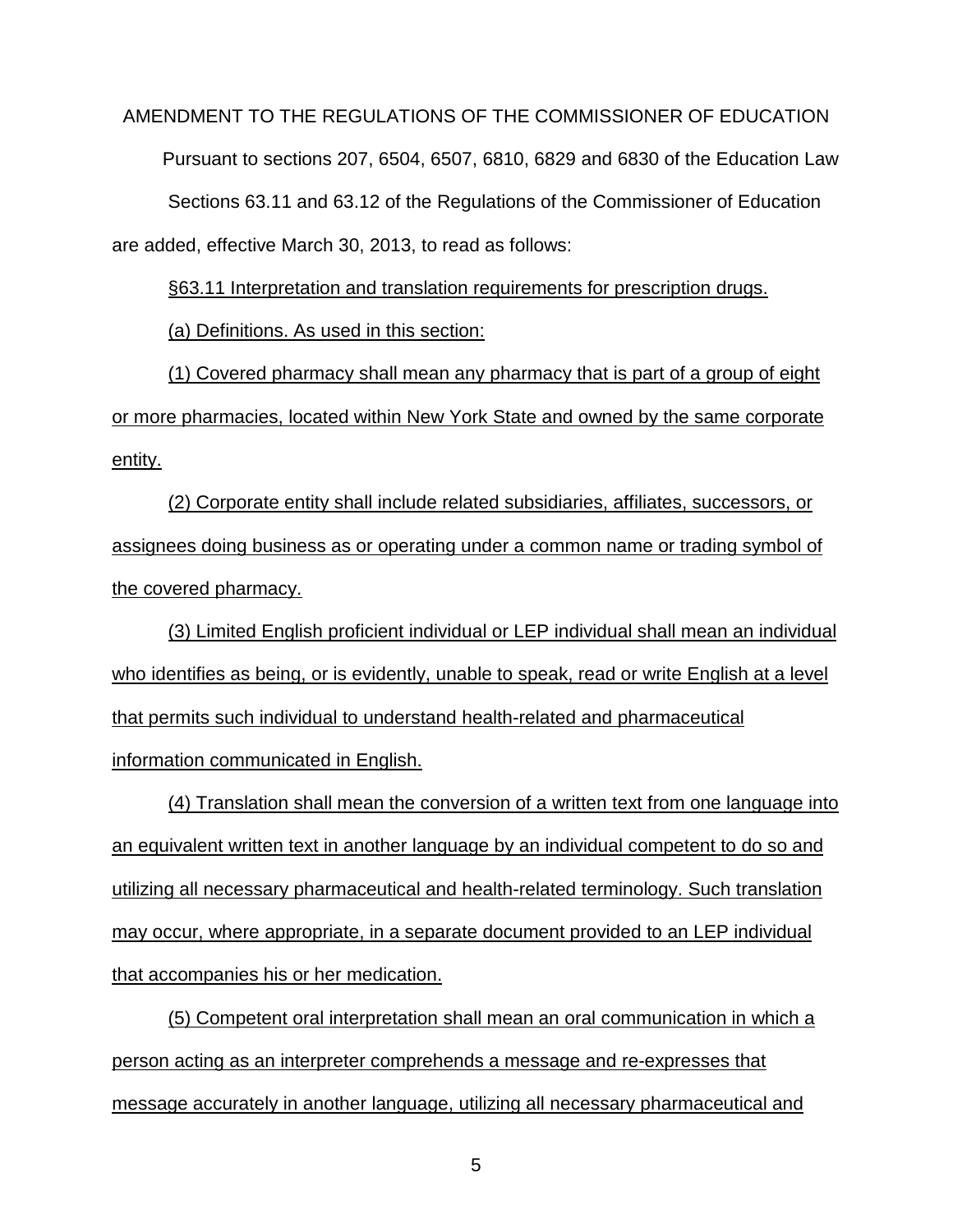health-related terminology, so as to enable an LEP individual to receive all necessary information in the LEP individual's preferred pharmacy primary language.

(6) Pharmacy primary languages shall mean those languages, up to a maximum of seven languages other than English, spoken by one percent or more of the population of the State, as determined by the U.S. Census. If more than seven languages other than English are spoken by one percent or more of the population, the pharmacy primary languages shall be limited to seven most spoken languages, as determined by the U.S. Census.

(b) Provision of competent oral interpretation services and translation services. Except as otherwise provided in subdivision (e) of this section:

(1) For purposes of counseling an individual about his or her prescription medications or when soliciting information necessary to maintain a patient medication profile, each covered pharmacy shall provide free, competent oral interpretation services and translation services in such individual's preferred pharmacy primary language to each LEP individual requesting such services or when filling a prescription that indicates that the individual is limited English proficient at such covered pharmacy, unless the LEP individual is offered and refuses such services.

(2) With respect to prescription medication labels, warning labels and other written materials, each covered pharmacy shall provide free, competent oral interpretation services and translation services to each LEP individual filling a prescription at such covered pharmacy in such individual's preferred pharmacy language, unless the LEP individual is offered and refuses such services or the medication labels, warning labels and other written materials have already been translated into the language spoken by the LEP individual.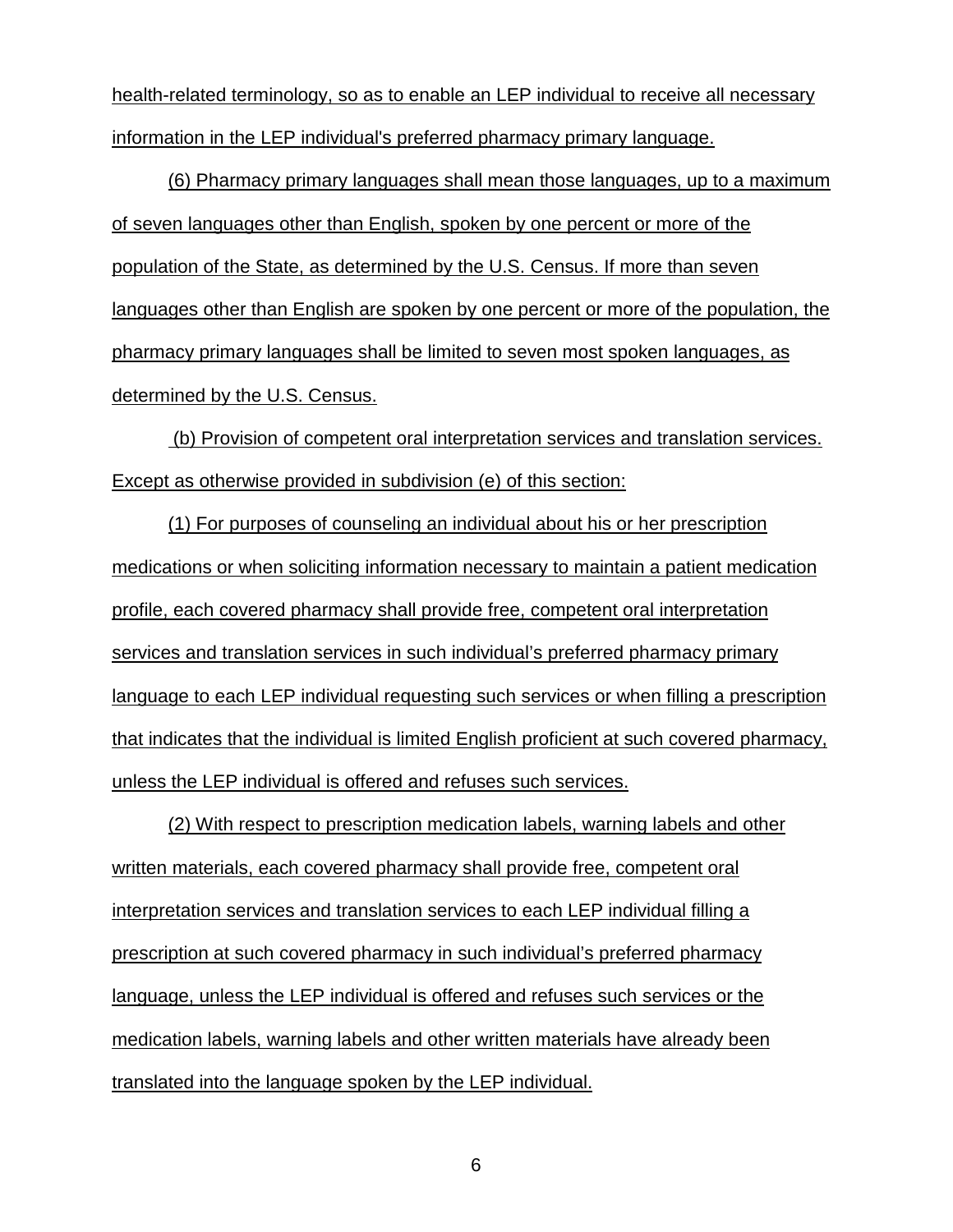(3) Translation and competent oral interpretation shall be provided in the preferred pharmacy primary language of each LEP individual, provided that no covered pharmacy shall be required to provide translation or competent oral interpretation of more than seven languages.

(4) The services required by this subdivision may be provided by a staff member of the pharmacy or a third-party contractor. Such services shall be provided on an immediate basis but need not be provided in-person or face-to-face.

(c) Notification relating to language assistance services. Except as otherwise provided in subdivision (e) of this section:

(1) In accordance with Education Law section 6829(3), each covered pharmacy shall conspicuously post a notice to inform LEP individuals of their rights to free, competent oral interpretation services and translation services. Such notice shall include the following statement in English and in each of the pharmacy primary languages: "Point to your language. Language assistance will be provided at no cost to you."

(2) The statement in each of the pharmacy primary languages shall be in 20 point bold face, Arial type in a color that sharply contrasts with the background color of the sign. Each such statement shall be enclosed in a box, and there shall be at least a 1/4 inch clear space between adjacent boxes.

(3) The statements in each of the pharmacy primary languages shall be printed on one sign that shall be conspicuously displayed at or adjacent to each counter where prescription drug orders are dropped off and where prescriptions are picked up, and near every cash register at which payment is received for prescription drugs. Such signs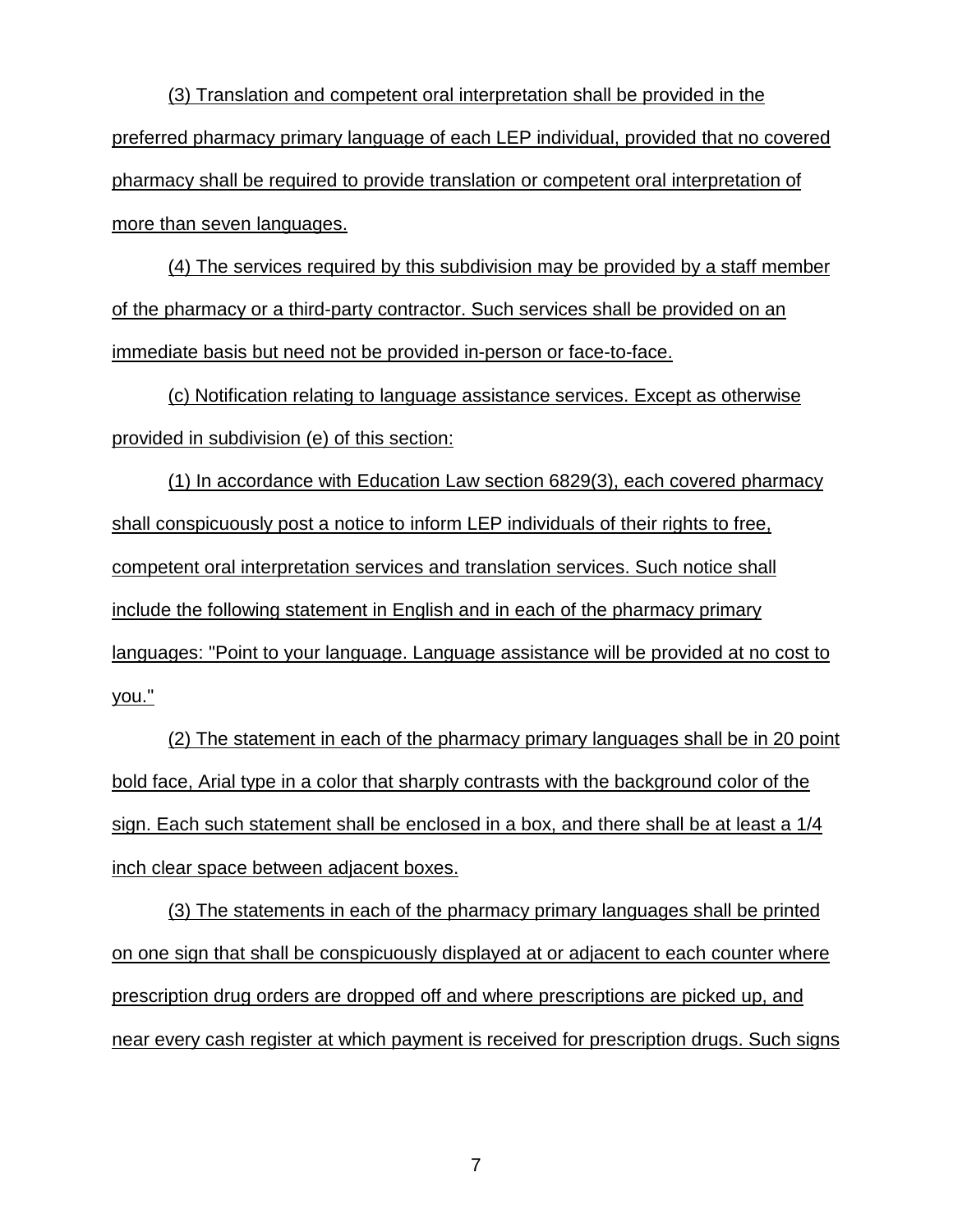shall be positioned so that a consumer can easily point to the statement identifying the language in which such person is requesting assistance.

(d) Waivers. An application for a waiver of the provisions of subdivisions (b) and (c) of this section shall be made on a form prescribed by the department. The burden of substantiating the validity of a request for a waiver shall be on the applicant.

(1) Each application shall be specific to a registered covered pharmacy, regardless of common ownership.

(2) The applicant shall clearly document the financial or physical constraints, threat to other services provided, or other circumstances upon which the request is based.

(3) No waiver shall be granted in the absence of a showing that implementation of the provisions of subdivisions (b) and (c) of this section would be unnecessarily burdensome when compared to the need for the translation and competent oral interpretation services.

(4) The applicant shall identify alternative sources of competent oral interpretation services or translation services available for LEP individuals within a reasonable distance.

(5) In the event a request for waiver is approved, the pharmacy shall post a notice in the pharmacy primary languages informing LEP individuals of alternative sources.

(6) The duration of a waiver shall be one year and may be renewed upon approval of a new waiver application by the department.

(e) In accordance with section 5 of Part V of Chapter 57 of the Laws of 2012, the provisions of subdivisions (a) through (d) of this section shall shall preempt any contrary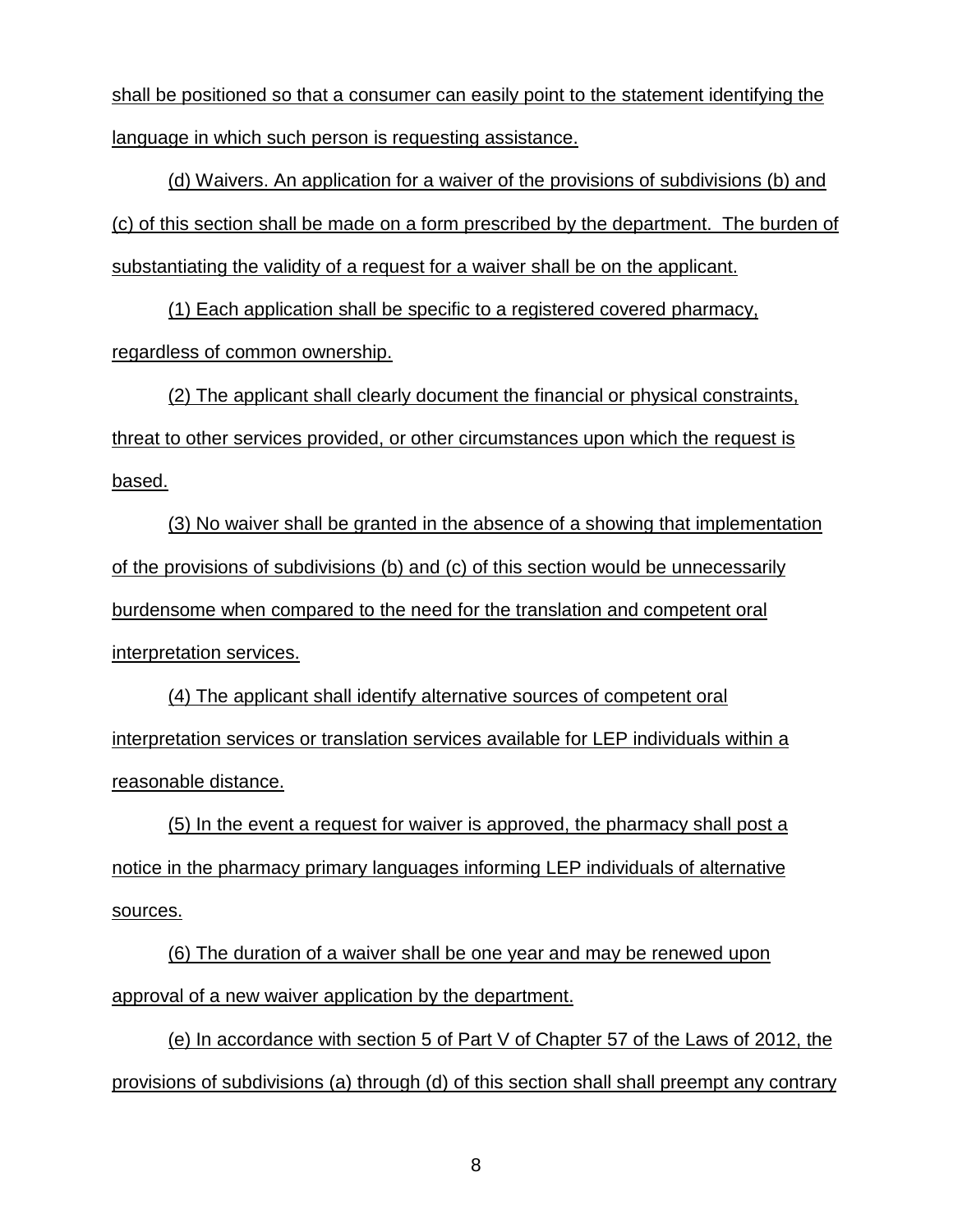local law or ordinance; provided, however, that cities with a population of 100,000 or more may retain or promulgate such local laws or ordinances imposing additional or stricter requirements relating to interpretation services or translation services in pharmacies. Nothing in this section shall diminish or impair any requirement that any pharmacy or pharmacist provide any language assistance, interpretation, or translation under any applicable federal or state law, local law or ordinance (unless preempted by this section), consent decree, or judicial settlement, judgment or order.

§63.12 Standardized patient-centered data elements to be used on all drug labels. In accordance with section 6830 of the Education Law, all prescription medicine dispensed to patients in this State must include standardized patient-centered data elements as prescribed by in this section

(a) Definitions. As used in this section:

(1) Critical elements shall consist of:

(i) patient name;

(ii) directions for use by the patient, which directions shall be structured in full sentences; and

(iii) drug name and strength.

(2) Important elements shall consist of:

(i) mame, address and telephone number of the pharmacy;

(ii) patient's address;

(iii) name of prescriber;

(iv) the date of filling or refilling of the prescription; and

(v) the prescription number or other identifying number assigned to the

prescription.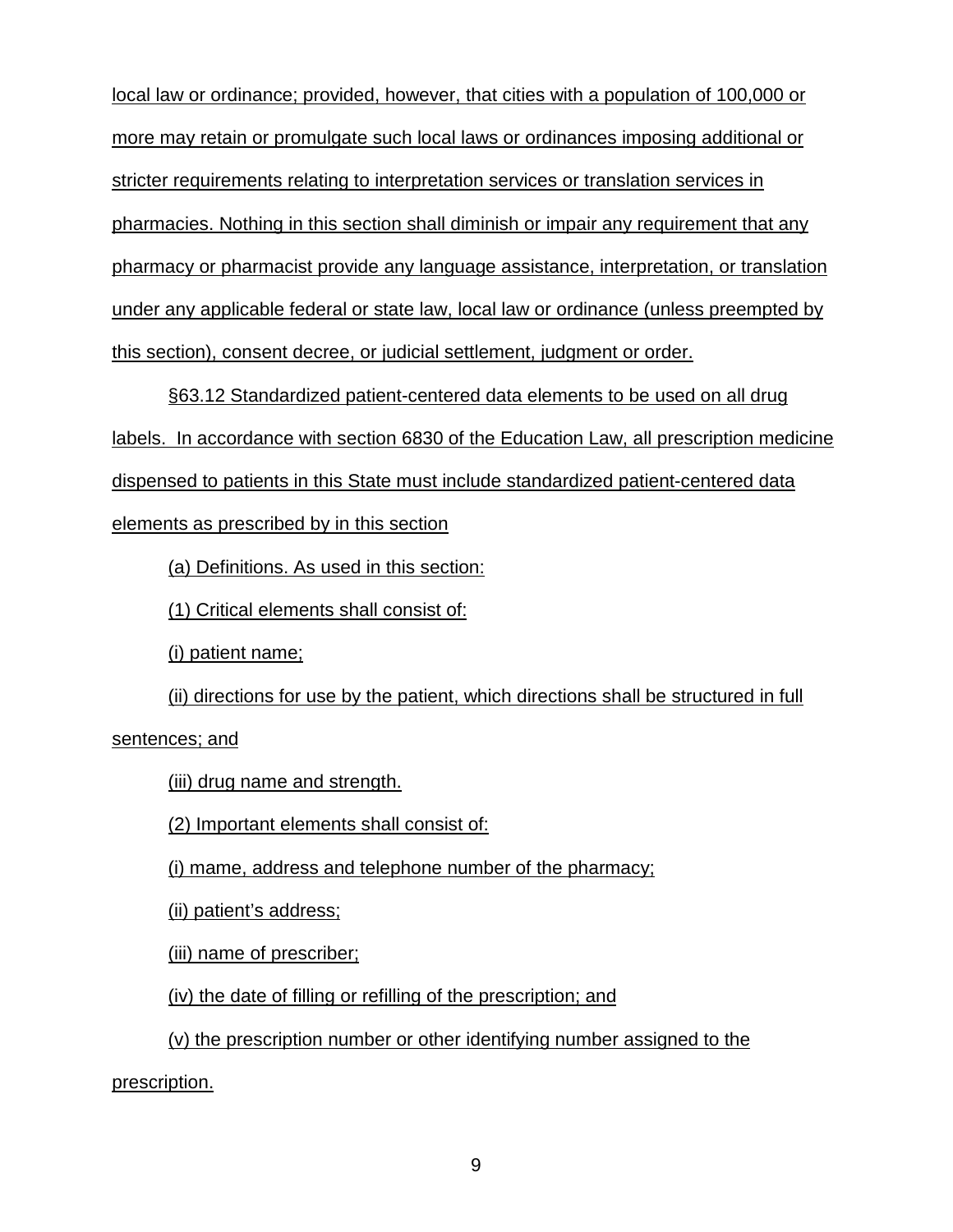(b) All prescription drug labels shall contain all of the critical elements and all of the important elements.

(1) Critical elements of each prescription label shall be:

(i) emphasized by being highlighted in color, in bold type, or both: and

(ii) printed in a minimum of a 12-point font.

(2) Important elements of each prescription label and any other information contained on the label shall not be highlighted in color or in bold type, shall be legible and shall not be presented in a fashion that undermines the emphasis on the critical elements.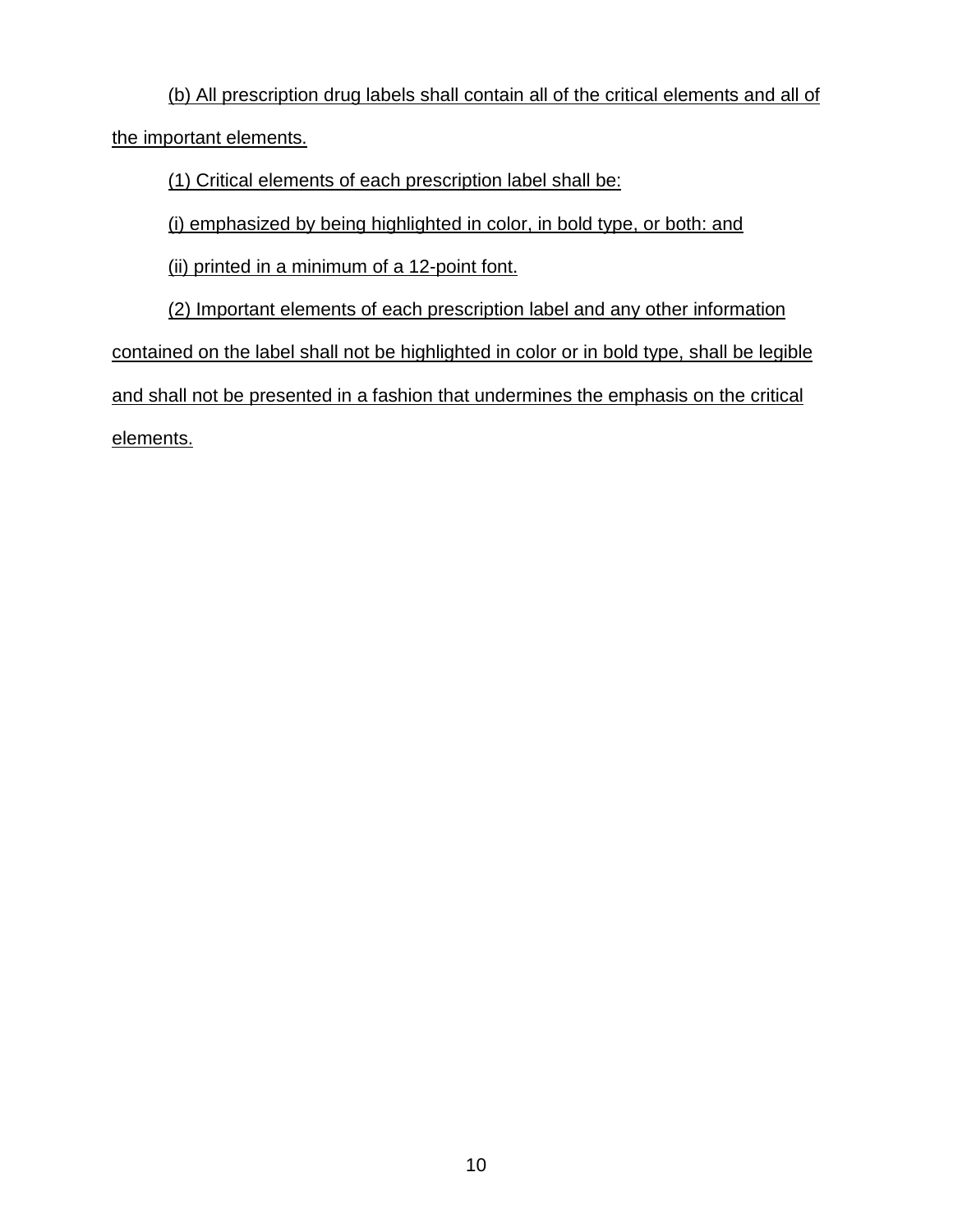# STATEMENT OF FACTS AND CIRCUMSTANCES WHICH NECESSITATE EMERGENCY ACTION

The proposed amendment to the Regulations of the Commissioner of Education is necessary to implement Section V of Chapter 57 of the Laws of 2012, which amended Education Law sections 6810, 6829 and 6830 to require pharmacies to provide certain interpretation and translation services, free of charge, to patients with Limited English Proficiency and to require the Commissioner of Education to establish standardized patient-centered data elements for prescription drug labels.

Because the Board of Regents meets at fixed intervals, and the statute is effective on March 30, 2013, the earliest the proposed amendment can be presented for adoption on a non-emergency basis, after expiration of the 45-day public comment period provided for in State Administrative Procedure Act (SAPA) section 202(1) and (5), is the May 2013 Regents meeting. Furthermore, pursuant to SAPA, the earliest effective date of the proposed amendment, if adopted at the May meeting, would be June 5, 2013, the date a Notice of Adoption would be published in the State Register. However, the provisions of Part V of Chapter 57 of the Laws of 2012 will become effective on March 30, 2013.

Emergency action is necessary for the preservation of the public health and general welfare in order to immediately conform the Regulations of the Commissioner of Education to the requirements of the Part V of Chapter 57 of the Laws of 2012, in order to timely implement the provisions of the new law which becomes effective March 30, 2013.

It is anticipated that the proposed amendments will be presented for adoption as a permanent rule at the May 2013 meeting of the Board of Regents, after publication in